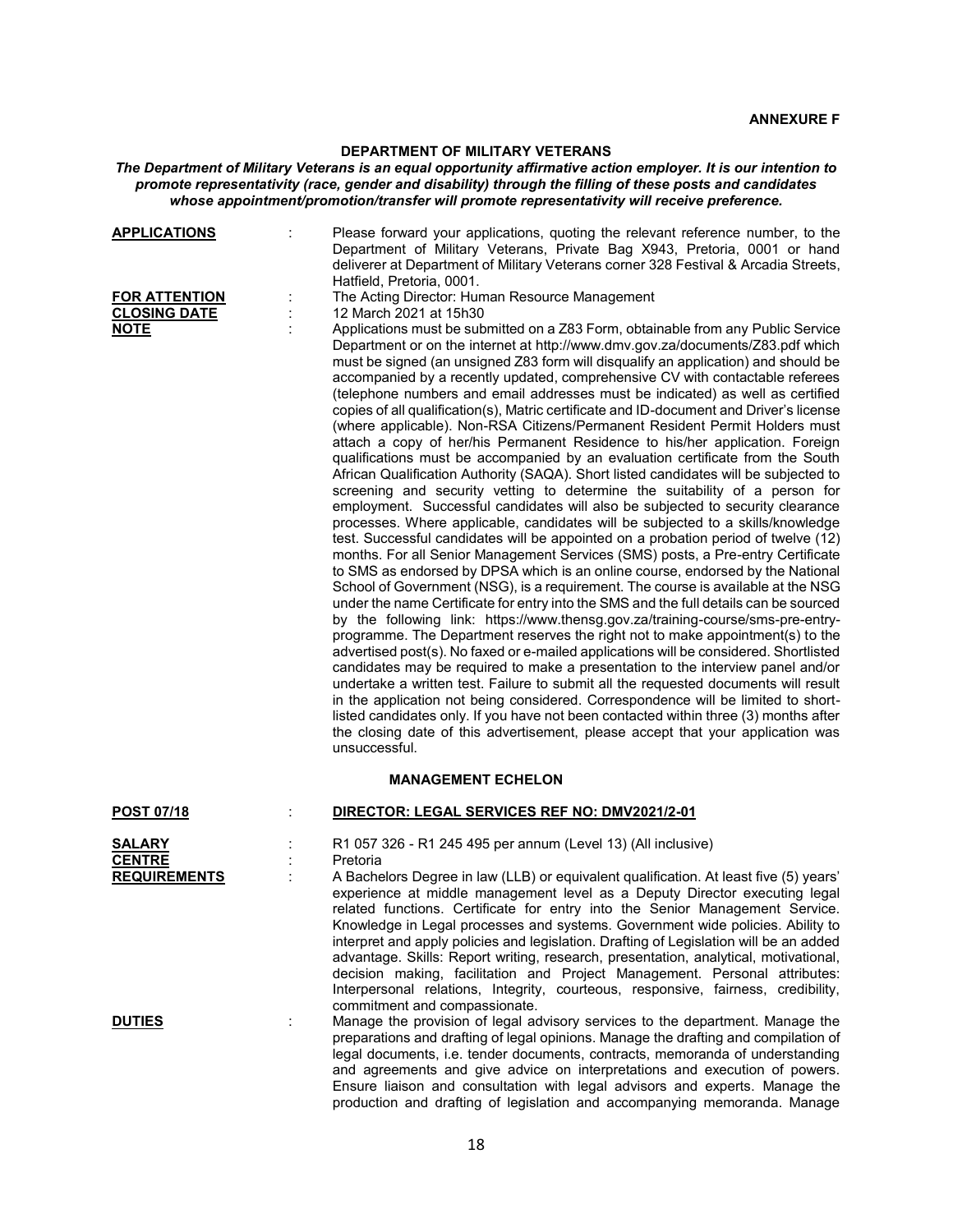responses to legally based queries and complaints of service providers, Military Veterans and the public. Manage the adjudication of settlements in the case of persons who have entered into agreements with the Department. Provide direction with regard to case merits (e.g. debt recovery, summonses and applications). Handle the consultation process and instruction of State Attorneys. Manage the administration of lawsuits. Manage the representation of the employees of the department in criminal matters arising from the execution of their official duties. Manage the representation of the Department in litigation matters. Liaise with other government departments and stakeholders in relation to court cases and other legally related matters. Manage the briefing of external legal counsels for the purpose of providing the department with legal opinions and advice on complex and complicated legal questions and related matters. Monitor and advise on the litigation processes following legal action being instituted against or by the Department. Manage the investigations and handling of criminal and civil matters including declarations and resolutions of criminal matters. Manage the preparation of case files and liaison with State Attorneys / state law advisors on litigation and other related matters. Manage the investigation and advise on the strength of the department's case before defending or instituting action. Manage the directorate and its resources. Manage financial and human resources of the directorate and its assets.

**ENQUIRIES** : Mr J.B. Olivier Tel No: (012) 765 9314

**POST 07/19** : **DIRECTOR: HUMAN RESOURCE MANAGEMENT REF NO: DMV2021/2-02**

# **CENTRE** : Pretoria<br> **REQUIREMENTS** : An unde

**SALARY** : R1 057 326 - R1 245 495 per annum (Level 13) (All inclusive)

: An undergraduate qualification (NQF level 7) in Human Resources Management or equivalent qualification. At least five (5) years' experience at middle management level as a Deputy Director executing Human Resources related duties. Certificate for entry into the Senior Management Service. Knowledge of Human Resources Prescripts, policies, DPSA guidelines and directives on human resources. Government wide policies. Ability to interpret and apply policies and legislations. Labour Relations and its application. Skills: Report writing, research, presentation, analytical, motivational, decision making, facilitation, project management and strategic planning and management. Personal attributes: Interpersonal relations, Integrity, confidential, courteous, responsive, fairness, credibility, commitment and compassionate.

**DUTIES** : Manage the provision of human resources services. Manage the development and implementation of policies and procedures to guide the human resources environment within the department. Manage personnel provisioning and staff mobility services. Manage the administration of compensation, employee service benefits and conditions of service. Ensure integrity and safety of human resource information. Ensure the efficient management of personnel career incidences. Manage the co-ordination of staff employment and deployment. Manage staff placement and utilization. Manage administration of remuneration and salaries. Manage employee relations and wellness support services. Ensure healthy employer / employee relations. Manage the implementation of proper grievance procedures and processes and provision of advisory services to the employer and to employees. Manage the acquisition of legal opinions and guiding the actions of the employer in dispute cases. Manage the investigation and processing of collective and individual grievances. Ensure the provision of advice to employers on possible unfair labour practices and remedies. Manage the institution and guidance of disciplinary proceedings. Represent the employer in mediations and arbitrations cases. Represent the employer in negotiations with organized labour. Manage the implementation of employee wellness programmes Ensure that the department adheres to the occupational health and safety standards. Provide advice and guidance on employee wellness policies, strategies and programmes. Manage the implementation and administering of employee wellness, employee assistance and life skills programmes. Manage, co-ordinate and support capacity building and training programmes for departmental employees. Manage the development and implementation of policies and procedures to guide the training and development as well as the performance management system within the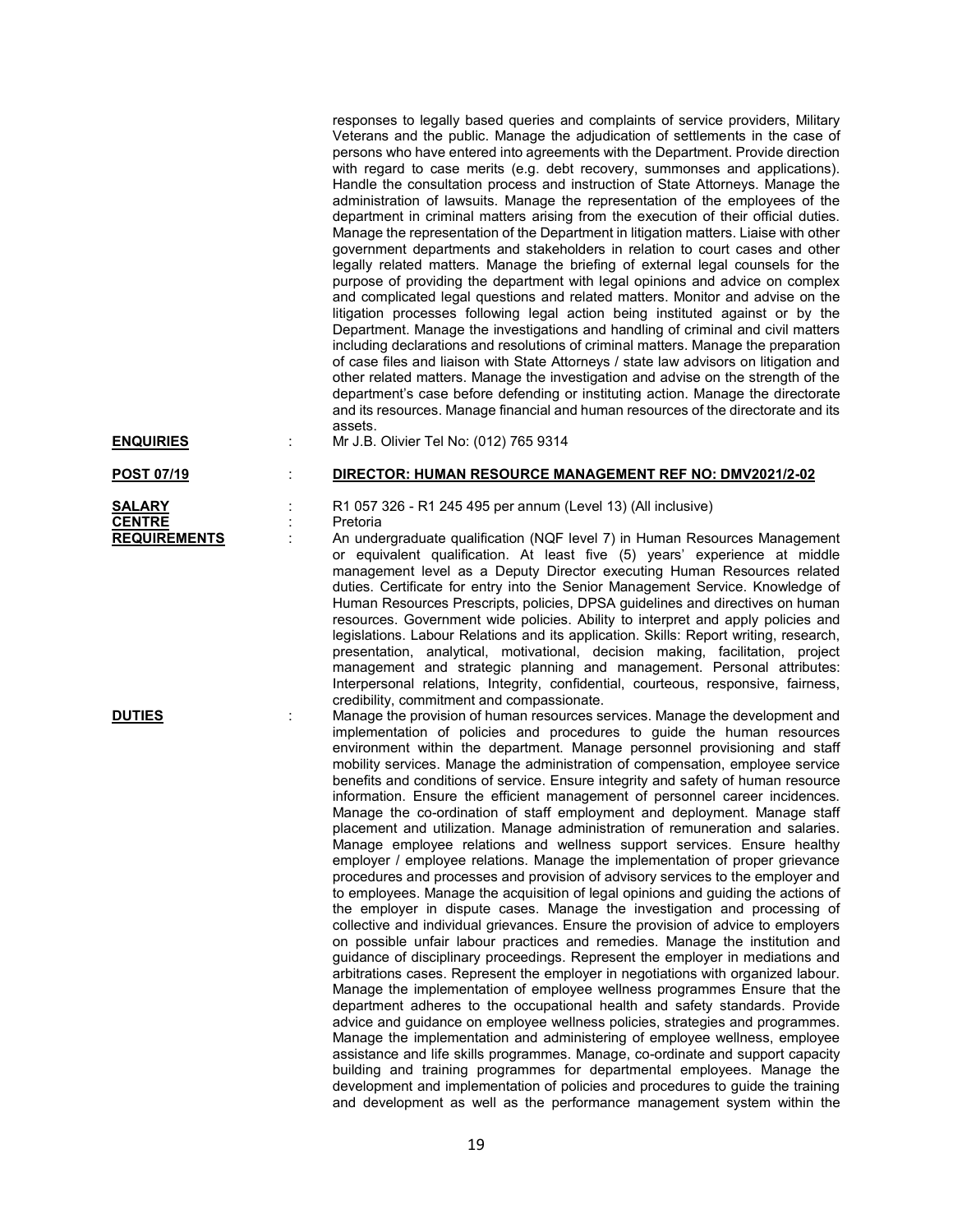| department. Facilitate the development and maintenance of the Work Place Skills   |
|-----------------------------------------------------------------------------------|
| Plan. Manage the provision of formal and informal training programmes for the     |
| employees of the department. Manage the identification, evaluation and response   |
| / addressing of training needs in line with the available budget and capacity.    |
| Manage the proper administration of study aid schemes / bursaries. Ensure         |
| successful administration and implementation of Internship and learner ship       |
| capacity building programs. Manage the implementation of the performance          |
| management development system. Manage the implementation of the                   |
|                                                                                   |
| performance appraisal system. Manage human resource planning services and         |
| systems. Manage the development, maintenance, monitoring and interpretation of    |
| the Human Resources Plan (HRP). Ensure that the department complies with          |
| reporting requirements in line with HRP. Provide expert advice to the department  |
| in pursuit of HRP targets and requirements. Manage the development,               |
| maintenance, monitoring and interpretation of the Employment Equity Plan (EEP).   |
| Ensure that the department complies with reporting requirements in line with EEP. |
| Provide expert advice to the department in pursuit of EEP targets and             |
| requirements. Provide organisational development and service excellence           |
| services. Manage the development of policies and procedures to guide the          |
| organizational development environment within the department. Co-ordinate and     |
| manage organization development investigations. Provide expect advice to the      |
| department regarding organizational development and change management             |
| investigations, findings and interventions. Manage the implementation of          |
| transversal change management programs. Ensure effective implementation of the    |
| Batho Pele government strategy. Ensure organizational development and post        |
| establishment creation in line with organizational strategy and needs. Manage the |
| implementation of the job evaluation system. Manage the development of job        |
| descriptions and job profiling.                                                   |
| $15.011 + 7.11$ $(0.10) - 0.011$                                                  |

# **ENQUIRIES** : Mr J.B. Olivier Tel No: (012) 765 9314

**NOTE** : All shortlisted candidates for SMS posts may be subjected to a technical exercise that intends to test relevant technical element of the job, the logistics of which will be communicated by the department. Following the interview and the technical exercise, the selection panel will recommend candidates to attend a generic managerial competency assessment (in compliance with the DPSA Directive on the implementation of competency based assessments). The competency assessment will be testing generic managerial competencies using the mandated DPSA SMS competency assessment tools. The incumbent will have to sign an annual performance agreement as well as annually disclose his/her financial interests and be subjected to a security clearance.

### **OTHER POSTS**

### **POST 07/20** : **DEPUTY DIRECTOR: HUMAN RESOURCE PLANNING & SYSTEMS REF NO: DMV2021/02-03**

**SALARY** : R733 257 – R863 748 per annum (Level 11), (All inclusive) **CENTRE** : Pretoria

**REQUIREMENTS** : An appropriate Bachelor's Degree/National Diploma in Human Resource Management or equivalent. Three to five years of experience at an Assistant Director level. Extensive knowledge of the Persal system (Attach certificates). Knowledge in Legislation impacting on HR planning and systems and employment equity. Government wide policies. Ability to interpret and apply policies and legislations. Skills: Negotiations, Report writing, Research, Presentation, Analytical, Project management, Strategic planning, Motivational, Decision making, Facilitation and Change management. Personal attributes: Interpersonal relations, Interpersonal relations, Integrity, Confidential, Courteous, Responsive, Fairness, Credibility and Commitment.

**DUTIES** : Facilitate the development and monitor the implementation of Human Resource Plan (HRP). Develop policies and guidelines related to HRP. Facilitate the development of the HRP. Establish structures / forums that will monitor the amendment and implementation of the HRP. Facilitate the process of evaluating the HRP. Submit reports related to the implementation of the HRP to management, relevant structures / forums. Co-ordinate, monitor and maintain Human Resource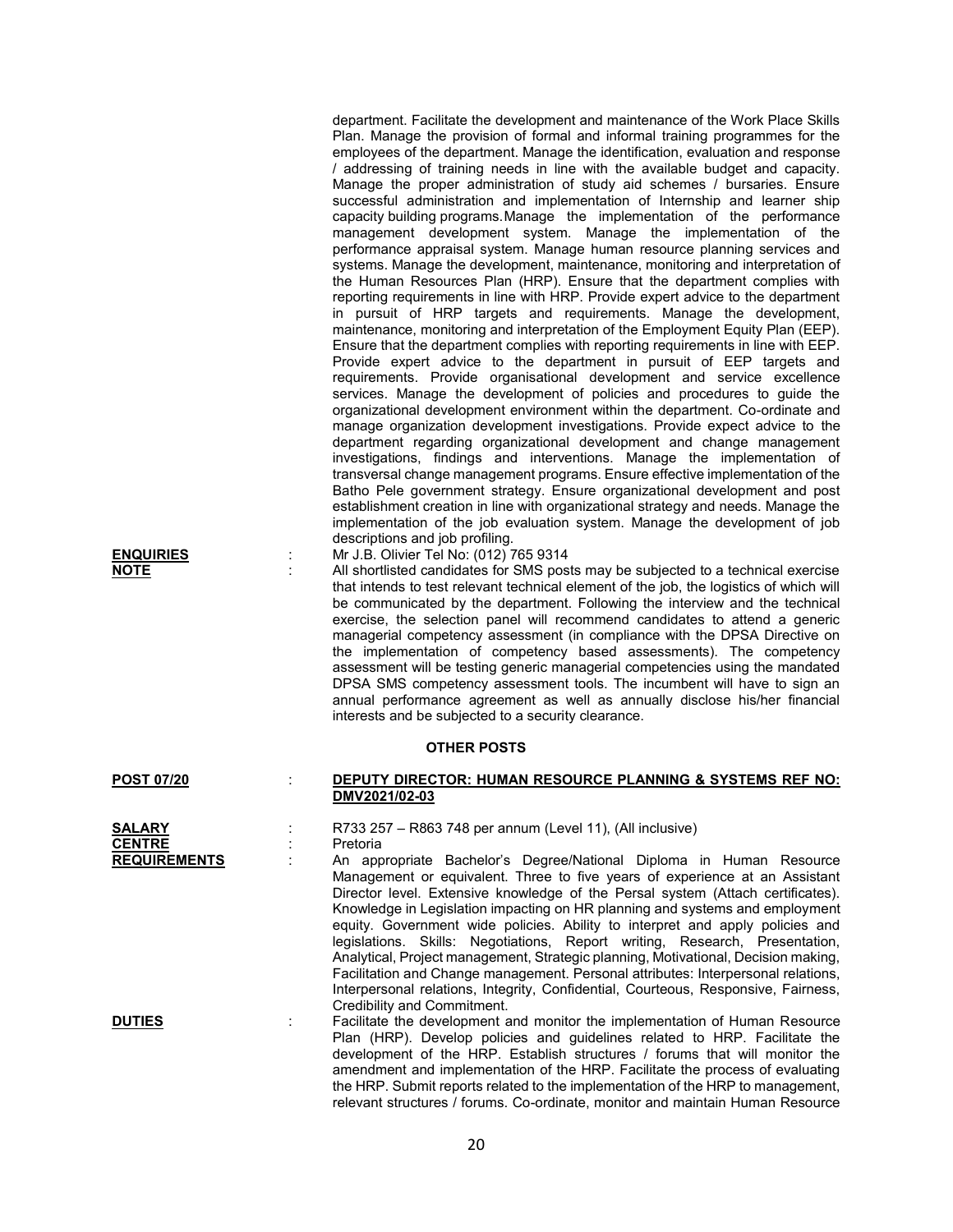information systems (HRIS). Develop policies and guidelines that relates HRIS. Establish and ensure proper functioning HRIS. Manage the integrity of information, migration patterns and distribution. Collect, manipulate and submit value adding information management reports. Ensure alignment of systems. Co-ordinate the compilation and submission of the oversight reports. Monitor and control PERSAL activities in the department. Administer the operational functioning of the PERSAL system. Monitor and audit the utilisation of the PERSAL system in terms of manuals and guidelines. Ensure the credibility and correctness of the information on the PERSAL system. Facilitate the training and access of users. Establish and ensure proper functioning of user forum. Create codes on the system. Capture the organisational structure and its subsequent amendments in the PERSAL system. Manage the Human Resource Budget Planning. Conduct HR Budget Planning. Monitor and report the HR budget trends. Give advices and recommendations on potential deviations from the HR Budget. Prepare and submit reports to all Departmental Management Bodies and other relevant stakeholders on cost of employment trends. Develop & facilitate the implementation and review of the employment equity plan. Develop, manage and facilitate the implementation of the employment equity (EE) plan. Provide support to line managers in the implementation of the EE plan. Ensure the provision of secretarial support to the EE forum. Provide guidance to the department in meeting EE targets and complying with the EE Act. Conduct an analysis of workforce profile and submit EE reports. Co-ordinate the implementation of targeted interventions to address under representation in the department. **ENQUIRIES** : Ms Dineo Masemola or Mr Caiphus Mailula Tel No: (012) 765 9454

**CENTRE** : Northern Cape<br> **REQUIREMENTS** : An appropriate

## **POST 07/21** : **DEPUTY DIRECTOR: PROVINCIAL COORDINATOR: PROVINCE: NORTHERN CAPE REF NO: DMV2021/4-04**

**SALARY** : R733 257 – R863 748 per annum (Level 11), (All inclusive)

An appropriate degree or diploma or equivalent qualification. Three to five years of experience at an Assistant Director level executing stakeholder management and office management duties. Knowledge of Stakeholder relations policies and legislation Inter-governmental guidelines, Government wide policies. Ability to interpret and apply policies and legislations. Skills: Negotiations, Report writing, Research, Presentation, Analytical, Project Management, Strategic Planning, Motivational, Decision making, Facilitation and Change Management. Personal attributes: Interpersonal relations, Integrity, Courteous, Responsive, Fairness, Credibility and Commitment.

**DUTIES** To manage military veterans programmes in the regions. Implement policies and procedures that relates to provincial office management and stakeholder relations. Co-ordinate provincial skills development programs for military veterans. Assist military veterans with and co-ordinate employment placement programmes. Initiate and co-ordinate military veteran's provincial honours, ceremonials and heritage functions. Manage service level agreements with line functions and other departments. Co-ordinate the provision of posthumous services which are heritage, burials, re-burials, exhumations and repatriation for / of military veterans. Manage the provision of military veterans with first-line assistance on their services and benefits. Manage the compilation and maintenance of provincial military veteran's profiles. Manage provincial military veteran's resource systems. Manage the establishment and functioning of a fully functional provincial office. Manage the implementation and supervision of the provincial operational plan. Co-ordinate the development and submission of performance reports. Manage stakeholder relations activities. Implement regulatory framework in relation to stakeholder management. Establish and maintain sound relations with stakeholders. Implement stakeholder management interventions. Identify challenges related to the management of stakeholders and devise appropriate interventions to manage such challenges. Develop and facilitate the signing of service level agreements. Engage with stakeholders on matters of common interest and initiate negotiations for the signing of the MOU. Manage all the administrative and logistical issues before the departments enters into an MOU with a stakeholder. Guide the department in relation to precautions and focus areas in as far as the MOU is concerned. Manage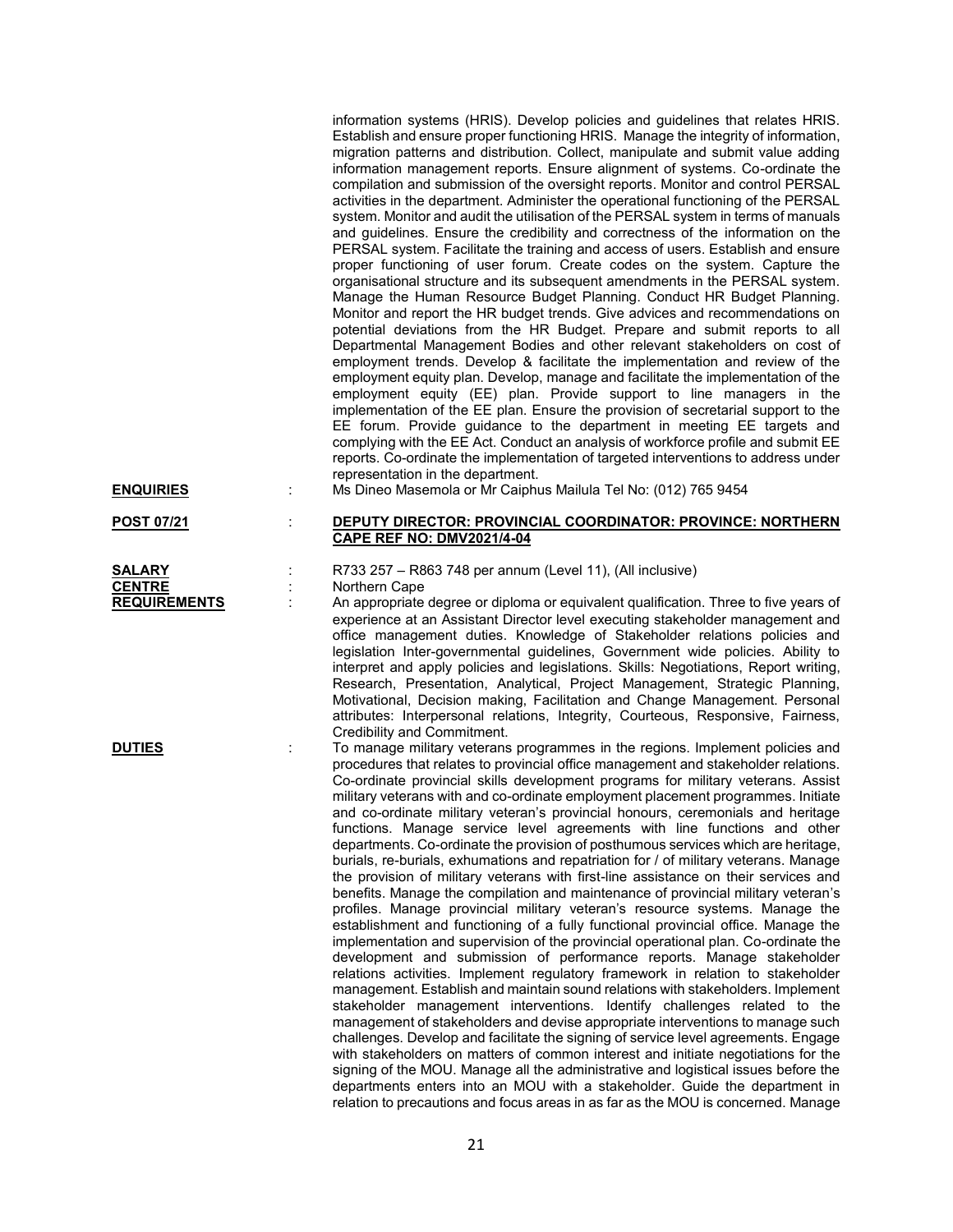| <b>ENQUIRIES</b>                                      | ÷ | the interactions and co-ordination of governmental, non-governmental institutions<br>and other structures including national as well as regional stakeholders with regard<br>to services rendered to military veterans.<br>Ms Dineo Masemola or Mr Caiphus Mailula Tel No: (012) 765 9454                                                                                                                                                                                                                                                                                                                                                                                                                                                                                                                                                                                                                                                                                                                                                                                                                                                                                                                                                                                                                                                                                                                                                                                                                                                                                                                       |
|-------------------------------------------------------|---|-----------------------------------------------------------------------------------------------------------------------------------------------------------------------------------------------------------------------------------------------------------------------------------------------------------------------------------------------------------------------------------------------------------------------------------------------------------------------------------------------------------------------------------------------------------------------------------------------------------------------------------------------------------------------------------------------------------------------------------------------------------------------------------------------------------------------------------------------------------------------------------------------------------------------------------------------------------------------------------------------------------------------------------------------------------------------------------------------------------------------------------------------------------------------------------------------------------------------------------------------------------------------------------------------------------------------------------------------------------------------------------------------------------------------------------------------------------------------------------------------------------------------------------------------------------------------------------------------------------------|
| <b>POST 07/22</b>                                     |   | DEPUTY DIRECTOR: COMPLIANCE REF NO: DMV2021/2-05                                                                                                                                                                                                                                                                                                                                                                                                                                                                                                                                                                                                                                                                                                                                                                                                                                                                                                                                                                                                                                                                                                                                                                                                                                                                                                                                                                                                                                                                                                                                                                |
| <b>SALARY</b><br><b>CENTRE</b><br><b>REQUIREMENTS</b> |   | R733 257 - R863 748 per annum (Level 11), (All inclusive)<br>Pretoria<br>LLB Degree. Three to five years appropriate working experience at Assistant<br>Director. Extensive knowledge in relevant legislations and regulations and<br>Generally Accepted Compliance Practice Framework. Negotiation Skills, Writing<br>Skills, Reporting Skills, Research Skills, Presentation Skills; Analytic Skills;<br>Compliance Investigative Skills, Motivational Skills,<br>Facilitation<br>Skills,<br>Communication<br>Skills<br>Problem-Solving-Skills. Personal<br>and<br>Attributes:<br>Interpersonal Relations, Integrity, Confidentiality, Credibility, Fairness, Courteous,<br>Responsive and Commitment.                                                                                                                                                                                                                                                                                                                                                                                                                                                                                                                                                                                                                                                                                                                                                                                                                                                                                                        |
| <b>DUTIES</b><br><b>ENQUIRIES</b>                     | ÷ | Compliance Risk Identification. Identify the Regulatory Requirements that apply to<br>the department. Analyse the Regulatory Requirement applicable to the department.<br>Compile all the Regulatory Requirements identified to form the Universe of the<br>department. Prioritization of the implementation of the Regulatory Requirements.<br>Rate the Regulatory Requirement in consultation with Risk Management Unit.<br>Compliance Management. Develop compliance monitoring tools. Monitor<br>compliance in the Department with the Regulatory Requirements approved. Report<br>non-compliance with the Regulatory Requirements to the Director General and<br>Management. Reporting. Report findings of non-compliance with the Regulatory<br>Requirements to the Head of the Directorate, Director General and Management.<br>Report findings non - compliance with Regulatory Requirements also to the Audit<br>Committee after apprising the Director General and Management. Compliance /<br>Legal Activities organised by External Compliance Institutions. Attend Compliance<br>/Legal Activities workshops organised by the External Compliance Institutions in<br>order to keep abreast the department of the new developments. Prepare a report<br>for the department and implementation of those new developments.<br>Ms Dineo Masemola or Mr Caiphus Mailula Tel No: (012) 765 9454                                                                                                                                                                                                          |
| <b>POST 07/23</b>                                     |   | PERSONNEL OFFICER: HUMAN RESOURCE ADMINISTRATION: REF NO:<br>DMV2021/2-06                                                                                                                                                                                                                                                                                                                                                                                                                                                                                                                                                                                                                                                                                                                                                                                                                                                                                                                                                                                                                                                                                                                                                                                                                                                                                                                                                                                                                                                                                                                                       |
| <b>SALARY</b><br><b>CENTRE</b><br><b>REQUIREMENTS</b> |   | R173 703 per annum (Level 05) plus benefits<br>Pretoria<br>Certificate in Human Resource field or relevant qualification. One to two years<br>internship executing human resources related duties or one to two years as junior<br>clerk in the human resources environment. Basic knowledge of the human                                                                                                                                                                                                                                                                                                                                                                                                                                                                                                                                                                                                                                                                                                                                                                                                                                                                                                                                                                                                                                                                                                                                                                                                                                                                                                       |
| <b>DUTIES</b>                                         | ÷ | resources environment and Government wide policies.<br>Support staff provisioning services. Benchmark, Compile and submit draft<br>specifications for the advertisement of posts. Receive and enter post applications.<br>Develop and submit draft master lists. File and safeguard applications of the<br>successful and unsuccessful applicants. Provide clerical support in the<br>appointment of the panel members. Provide clerical support the process of short<br>listing and provision of secretarial services for interviews. Support the<br>administration of the entire process of interviews and issuing of appointment &<br>regret letters and assumption of duties. Provide clerical support in the validation of<br>qualifications, conducting of reference checks and security clearances. Support the<br>implementation of staff remuneration. Support the process of the capturing and<br>implementation of salary increases and adjustments. Assist in the capturing and<br>implementation of special or person specific pay grades. Assist in the capturing and<br>implementation of personnel pay progressions in line with the PMDS process.<br>Ensure the processing of service benefits, co-ordination of conditions of service<br>and keeping of personnel records and information. Implement employee's benefits<br>and salaries. Provide an advisory and information service to employees regarding<br>employee benefits, salaries and obligations. Do first line / phase of the capturing of<br>leave, transfers, termination of service, retirements, resignations, dismissals and |